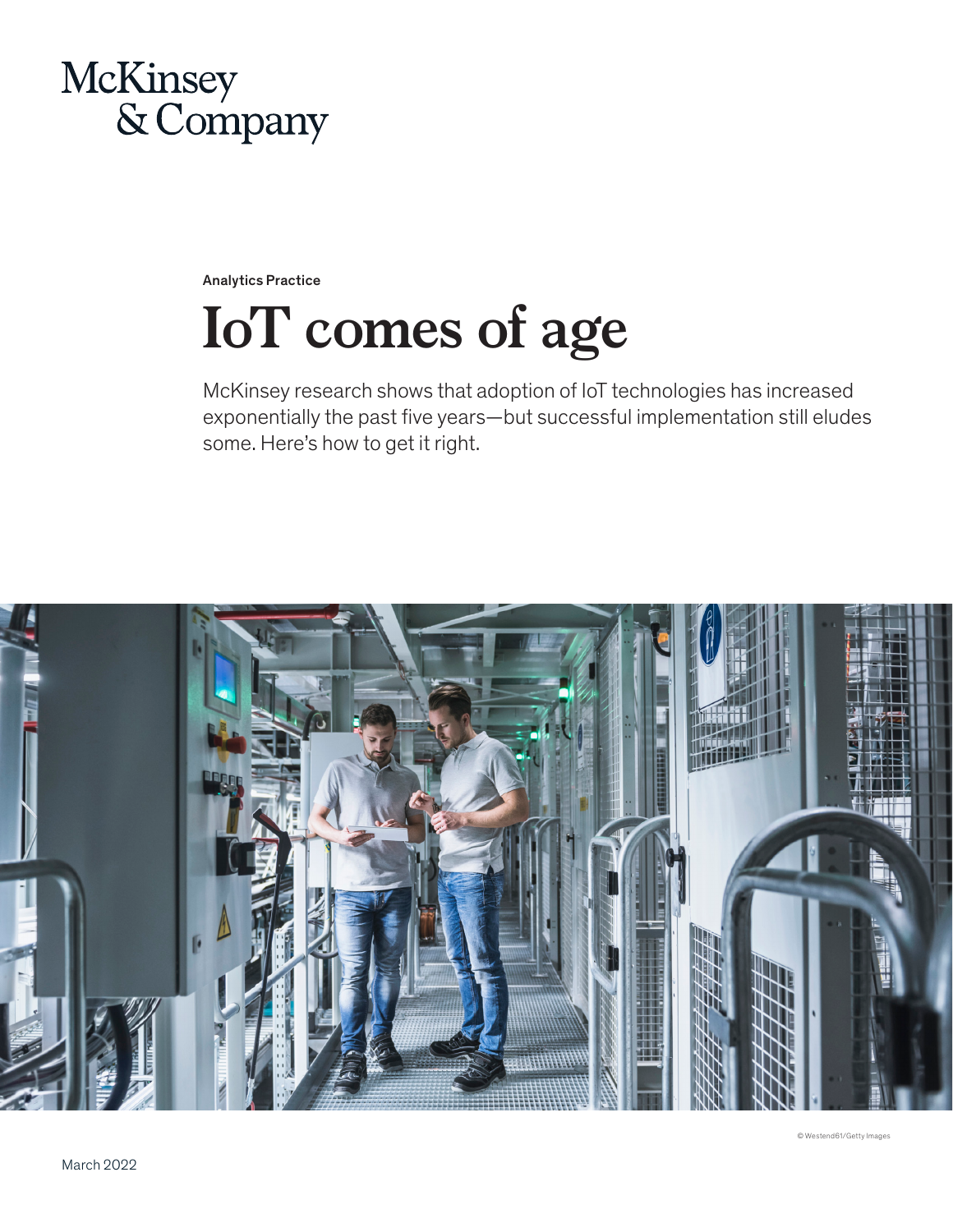In this episode of *The McKinsey Podcast*, McKinsey partners Michael Chui and Mark Collins share their thoughts with Roberta Fusaro on the findings of McKinsey's latest Internet of Things report, including how to successfully integrate IoT, the situations in which the most value is being created, and what companies continue to get wrong.

After, it's expected a piece of space debris hit the moon on March 4, 2022. Hear about the implications of all the other pieces of space junk in orbit from McKinsey associate partner Chris Daehnick and podcast managing producer Laurel Moglen. The following transcript has been edited for clarity.

*The McKinsey Podcast* is cohosted by Roberta Fusaro and Lucia Rahilly.

## **Defining the Internet of Things**

Roberta Fusaro: How do you define the Internet of Things?

Michael Chui: The Internet of Things, or IoT, is when you embed digital technologies into the physical world. For example, we're seeing digital technologies embedded in cars and in buildings. You connect those physical objects through digital network connections back to computers, and that simply is it. That's the Internet of Things.

Roberta Fusaro: Mark, compared with McKinsey's previous research on the technology, what were some of the most surprising findings from the new IoT research? What were the areas where you found great uptake or where the use cases were more prevalent than in others?

Mark Collins: Looking at the settings or physical locations where IoT is deployed, of 99 individual cases, we found five represented 52 percent of the value in 2020. So a really big concentration in terms of where value is created.

The second thing that I found surprising is the massive growth of the connected home. Rewind the clock back five years ago, and the average American house had one connected device in it. We fast forward five years, and homes have over five connected devices on average.

This shift has been born in part out of real innovation in technology with smart speakers, as well as us being caught in our homes for the last two years because of COVID-19. We're investing in the area around us, both to improve and make our lives easier.

Roberta Fusaro: You talked about how five areas accounted for more than half of the value that's being generated. What are the other four areas where you're seeing value created?

Mark Collins: Consumer applications is one of the fastest-growing areas, but it's not the largest as we think about it overall. And so when we look at the largest overall, what stood out to us were use cases related to human health in hospital, acute-care, and residential-care settings.

Also, we saw growth in operations and optimizations. So, how can we really drive greater efficiency, greater efficacy? And that was across the settings of factories, cities, and work sites. We also saw a real excitement around human productivity in the retail setting to really enhance what the experience can be for shoppers while also enabling companies to optimize both their revenue growth and their cost price.

Michael Chui: One of the remarkable things we've seen is that companies are deriving value from using these technologies. Whether it's in the factory, in healthcare, or in the automotive industry, we're seeing more and more cases where real value is growing and being created.

## **Getting the integration of IoT right**

Roberta Fusaro: Are there examples of companies that are truly getting the integration of IoT right?

Michael Chui: The World Economic Forum has identified a set of factories around the world that they describe as lighthouses. They are lighthouses in the sense that they are truly being forwardthinking in terms of the application of IoT within their factories.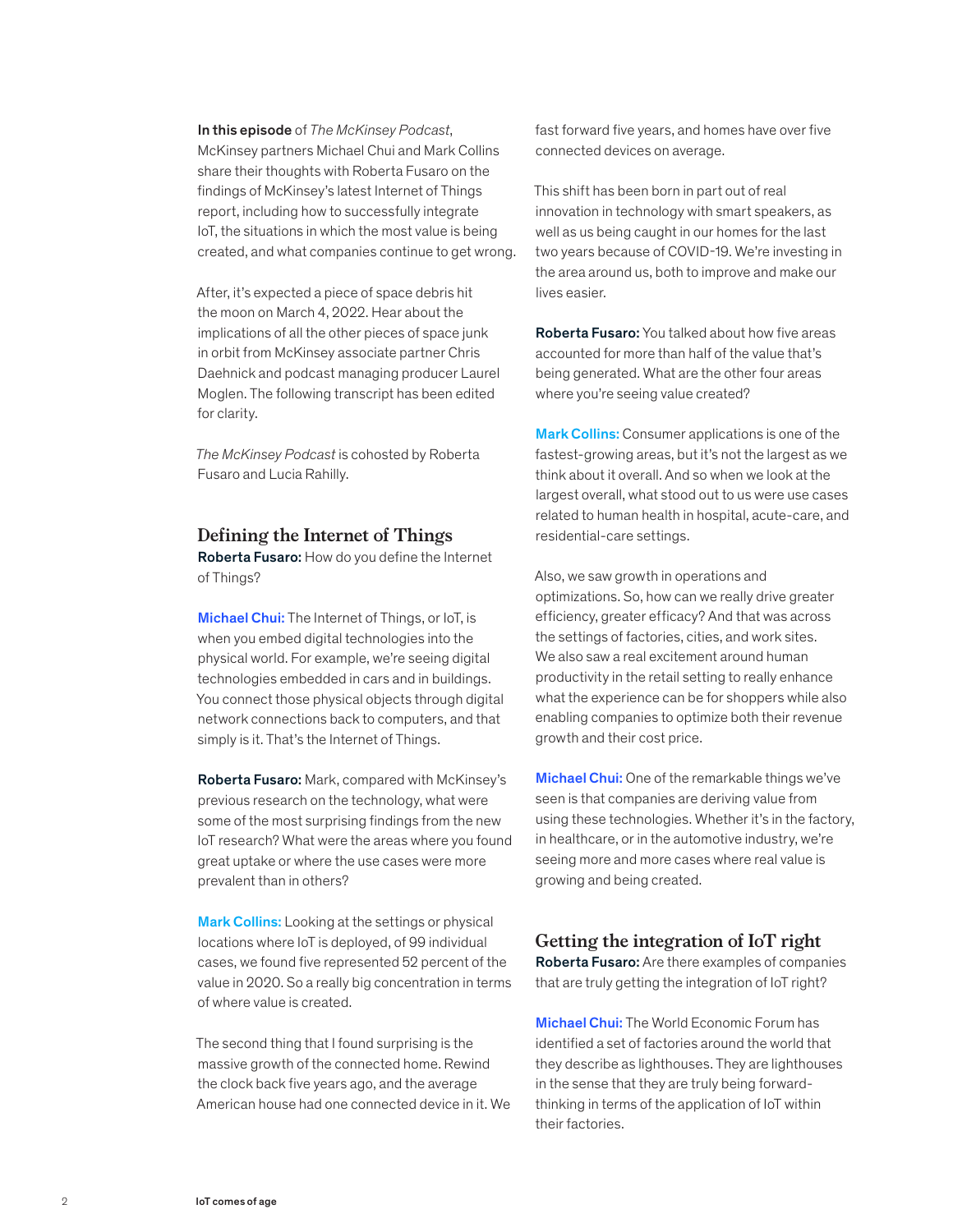For instance, they've deployed condition-based or predictive maintenance: rather than waiting for a tool in a factory to go down and bring down an entire assembly line, they're continuously monitoring the performance of that tool so as to avoid unplanned downtime.

So that lowers cost in terms of the maintenance itself, but more importantly, you don't lose the output of that entire line, which can be millions of dollars per day. And this is true in the chemicals industry as well.

Roberta Fusaro: I'm curious about one aspect of the consumer applications: It feels to me like one of the larger impediments to greater adoption is this privacy issue. How did that factor into the results of the research? And how can companies help resolve that tension?

Michael Chui: Privacy is absolutely a factor as we think about consumer preferences. And it's one which has increasingly become top of mind as we've seen very public incidents over the last few years.

Some companies make their value proposition based on privacy as they go forward. But what we also see is a tension for users because they want the convenience that many of these IoT devices can bring. They're seeking to balance these trade-offs between privacy, ease of use, reliability, ease of installation, et cetera.

## **The impact of IoT on cities**

Roberta Fusaro: What impact have you seen IoT have on cities?

**Michael Chui:** Cities are near and dear to my heart as a former municipal CIO [chief information officer]. One of the challenges that we've seen in a number of large cities around the world is the amount of traffic congestion in the center of cities.

A number of different cities have applied congestion pricing. They are tracking when vehicles are in the center of the city and charging for the times when congestion is highest. That doesn't necessarily make the driver happy, but we have seen material changes in traffic patterns within those cities that have invested in congestion pricing. You can think about a city being like a dynamic, living organism, and IoT can help it adjust.

Mark Collins: Taking the example of the living organism, we're seeing a real trend toward environmental, social, and governance [ESG] and sustainability right now. As someone who lived through the days of orange skies in San Francisco as a result of the fires a few years ago, I think we're seeing real focus now on things like air quality monitoring and water quality monitoring.

We're seeing cities intervene by deploying sensors to detect these things. We're also seeing democratization of that with private individuals

**'Some companies make their value proposition based on privacy as they go forward. But what we also see is a tension for users because they want the convenience that many of these IoT devices can bring.'**

—Michael Chui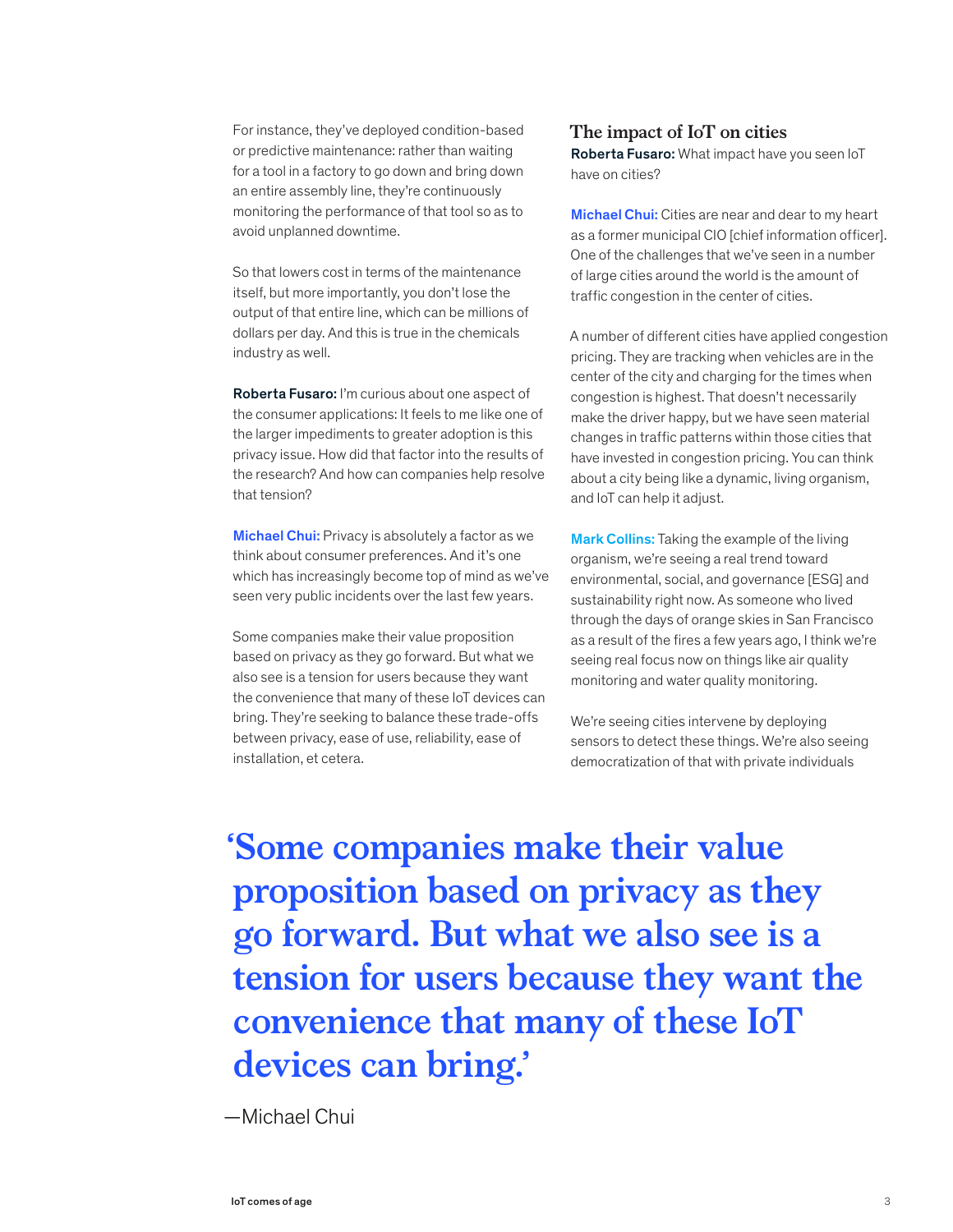paying for sensors that tell them the levels of air pollution in their region. These sensors allow governments to think about their response to pollution. And that can feed into decisions, such as what factories are going to be opened, where they're going to be opened, and what their hours are.

## **What companies get wrong about IoT**

Roberta Fusaro: So those are areas that show high promise and high activity. What are companies still getting wrong about IoT?

Mark Collins: I think one of the big findings when we looked back, relative to the research of five years ago, was that now largely we can say the technology is actually good enough. We've had huge maturation in things like network connectivity, battery power, computer advanced analytics, et cetera. What we saw happen all too often was IoT being treated as a technology project, often run by the CIO or by a small business unit or factory plant all by themselves.

And so the technology has changed, but the actual way of work has not. When we look at some of the lighthouse factories that Michael referenced earlier from the World Economic Forum, we see that they treat the integration of IoT as a holistic operating model transformation.

When they look at how systems and processes are going to change on the factory floor, for example, they think about how they may need to motivate individuals working within that system differently. And then to support that, they think about what are the KPIs and reporting that you need to be looking at on a forward basis. And we find when you bring these operating-model factors together with some of the fantastic technology that you have today, you really can produce some pretty magical results.

Michael Chui: As a former CIO, I feel the technology leadership is still important, though. We just need to make sure we have business leadership, too.

Roberta Fusaro: That's a good point, Michael. How should technology and business leadership be working differently to enable IoT initiatives?

Michael Chui: This is an old story. In any business application of technology, you need business leaders to partner closely with the technology leaders. To ensure smooth integration of IoT because the technology has advanced a lot, you really need that coleadership.

At the end of the day, you need the business leader also to be able to say what's being targeted, for example, "We're going to target unplanned downtime. We're going to target inventory management cost. We're going to target our employees' safety." Whatever it is. That's the business result you're going for. Hopefully, the technology people are learning about that at the same time that the business people are learning about technology.

Mark Collins: To build off that, one of the themes that we heard in our client service is that the integration of IoT is often easier in greenfield settings. It's easy to build in the technology and the business icons from the start, or if you're a new IoT company being set up from scratch. Where we see this being a challenge is when you're trying to integrate it into legacy or brand field environments.

And that's not just the case of where you have a factory that's 50 years old that suddenly needs to be connected to the internet for the first time, but it's also in terms of companies that have traditionally sold unconnected products. How do they now move to a world which is much more softwaredriven, where they want to sell connected products going forward? In these situations, the connection between business leaders and technology leaders can have stunning results.

**The role of talent in the adoption of IoT**  Roberta Fusaro: What role does talent play in the way that IoT is being adopted? Or is it holding the technology back?

Mark Collins: We see talent playing an absolutely critical role. And it's not just in terms of core academic disciplines, where there's a huge need for talent such as data engineers, data scientists, computer scientists, et cetera, who underpin all of the operations of analytics and IoT.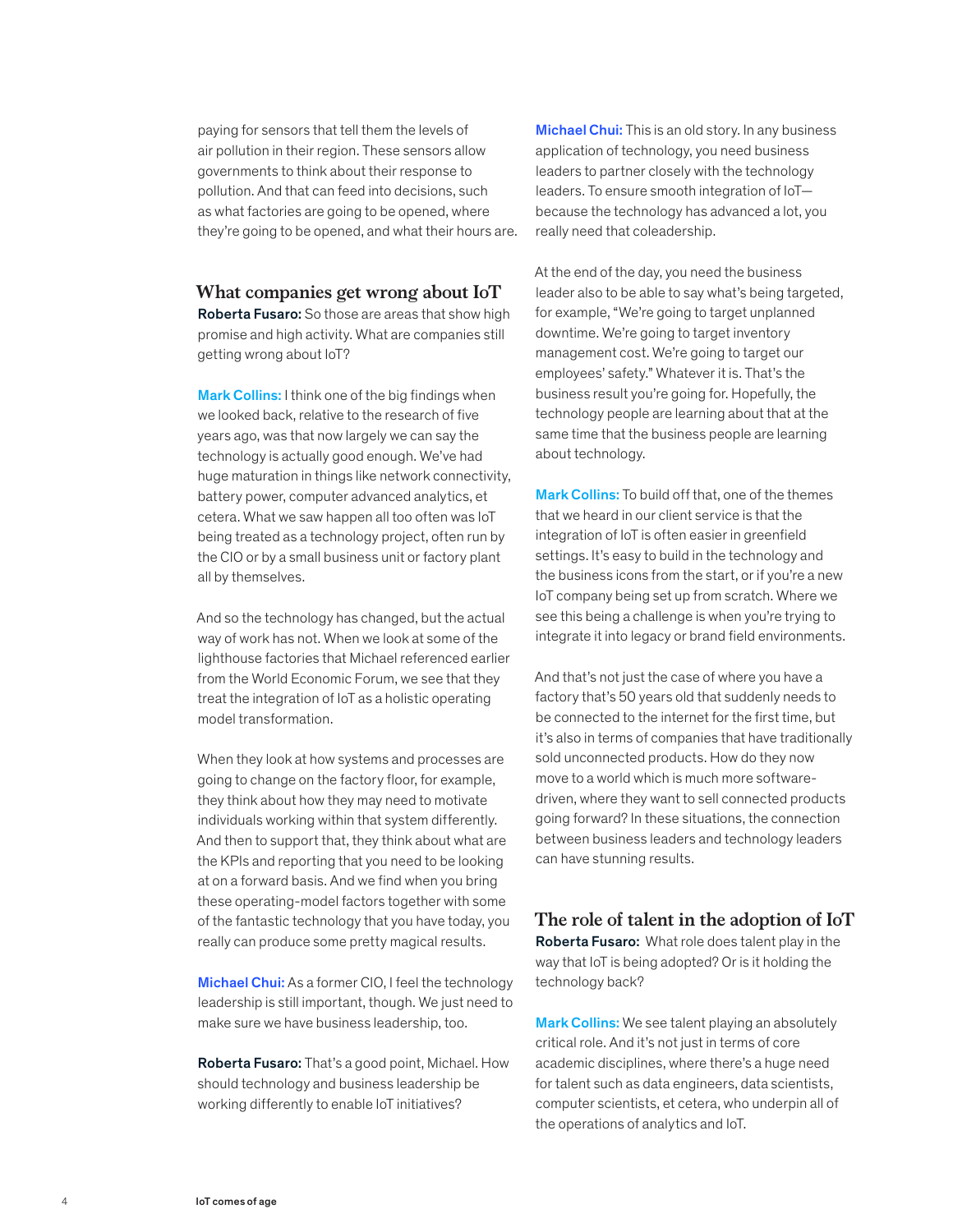We also see it in terms of ways of working. We see companies doing really well when they're taking a design thinking methodology and working backward from their customers' needs all the way through to how they deliver it.

As we thought about the implications for governments or regulators, one of the key reflections that we had is how do governments and regulators think about turbocharging the talent that is needed to unlock this potential going forward. And that's going to require a whole raft of interventions all the way from primary and secondary and tertiary education through to thinking about skill development.

Michael Chui: Folks who know how to implement IoT and capture value from it in a business are in high demand. It is one of the bases of competition. And because IoT is not exclusive to the technology industry, you see automotive companies vying for the same talent as the tech industry.

## **Avoid a fragmented approach to IoT**

Roberta Fusaro: What's a typical example of some things that companies get wrong when they try to use IoT or implement IoT into their corporate strategies?

Mark Collins: What we sometimes see with large multinational companies that have global footprints is that there isn't a clear owner of IoT within the organization. And that leads to fragmented and decentralized decision making when it comes to IoT.

I remember an example: I was speaking with a colleague about a company that had multiple factories across the globe. And almost every factory had a bespoke application, a bespoke vendor for providing one single discrete use case.

Each of them worked well in terms of their individual silos, but when it came to looking across the company as a whole, it was next to impossible to get an aggregate view across the entirety of the company. It meant as you thought about scaling those solutions, you were structurally limited and almost had to go back to the start and reengineer.

I see a real theme around who owns the IoT agenda, particularly from multinational companies, and how being thoughtful about the short term and the long term, at a global and a local level, will allow you to capture value.

We've seen lots of examples where people buy a new piece of technology and it's used for the first week and then sits idle. And it's through uniting the business side and the technology side and changing the day-to-day ways of working that you get to real change for companies.

The classic example that Michael and I often talk about are the repairers, who, until recently, were the heroes of the hour when they fixed the repair. In the future, the hero of the hour will be the person who makes sure the repair is never needed in the first place. And so, you need to think totally differently about the KPIs, the incentives, and the performance management of people on a very practical level.

Michael Chui: Another thing that companies get wrong is they don't ensure that the machines they buy are connected to each other. A lot of companies that sell connected equipment to factories say that they'll do predictive maintenance, but unless all of the machines talk to each other, you're often going to underoptimize the performance of the whole factory.

When we did the analysis, well over 50 percent of the value that IoT can unlock requires interoperability. Unless the factory manager or the procurement manager specifies that connectivity and interoperability occurs, you'll have IoT devices that don't talk to each other.

# **Business ecosystems are critical**

Roberta Fusaro: What role do business ecosystems play in the changes you've seen? Is there more collaboration? Are these ecosystems bigger or better?

Mark Collins: I think ecosystems are absolutely critical as we think about the landscape going forward. And to give a very tangible example of this: One company I work with wants to deploy sensors within their production environment, and they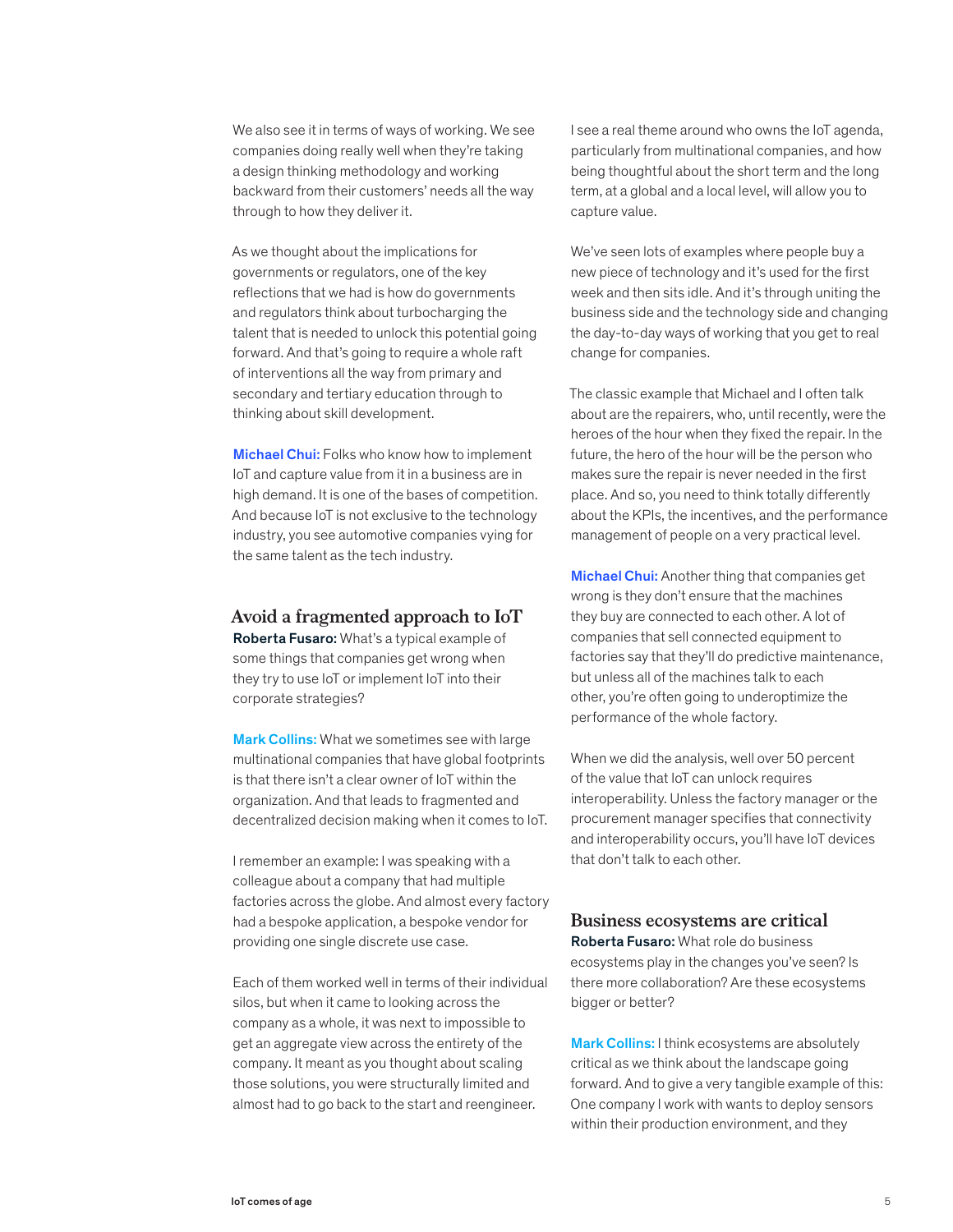want to make sure that those sensors are secure. Making sure those sensors are secure requires having security designed in from the start. How is the network on which those chipsets communicate information secured? In the servers where that data is stored, how do we ensure that they are secure as well? And so, no single vendor can secure an entire IoT value chain. Rather, we need people who work together to integrate almost each layer of the stack to bring this together.

We have seen the emergence of platforms that are at scale that everyone can integrate with. We have not seen that emerge in IoT as of yet. And the emergence of that through an ecosystem play or through some other play is an unlock that we would be excited about.

## **Applying IoT to supply chain and public-health issues**

Roberta Fusaro: If we do this research again in another two to five years, what are some trends that you could imagine developing?

Michael Chui: We need our factories to be better performing. Look at all the supply chain issues that we've had. It has been, in some cases, a setting that ended up being slower growing than we thought back in 2015. At the same time, it actually is the largest potential source of value.

I'm not saying IoT can solve all of the problems, but if you have better visibility in your supply chain, if you have the ability to ramp up and down in volumes in your manufacturing, we can have a much more resilient and productive economy.

Hopefully, we will be able to manage the next pandemic, which I hope is a long way away, by better understanding how public health is doing and how we are all individually doing. Hopefully, our homes will become more energy efficient.

Mark Collins: We wrote this report in the middle of a pandemic. In many cases, the world is different now than when we started writing this report 18 months ago.

One CEO referred to there being a decade of progress in digital transformation in under ten months. And so, I think about how many of my clients are now achieving things at a speed that they would never have thought possible in equivalent time frames before. I also see the ambition levels increasing as they think about what they want to do, how they want to link the physical and digital worlds together and make concerted investments in things like digital twins and other technologies that not only would enable them to be better prepared for the future but also enable them to capture value and serve their customers better.

## **It's time to go all in**

Roberta Fusaro: What is one key takeaway you would offer business leaders to accelerate their adoption of IoT?

Michael Chui: I'd say, bring all of the innovation that you have in digital to the physical world using IoT. It turns out that to transform your business, you actually have to do a lot of things. It doesn't come down to one thing. That's what we've discovered. And so you really have to bring the whole playbook if you're actually going to transform using IoT.

Mark Collins: For me, it would be about thinking about how to start to sell and deliver outcomes versus technology.

Roberta Fusaro: In the research, you say, "Don't dip your toe in the water." What does that look like if you're an executive and you're maybe a little bit hesitant?

Mark Collins: Doing more things together means that you force change. And so, in the research that we've done every year, we've seen that those companies that deploy more use cases together in parallel consistently capture more value per individual use case. And that's because you force the rethink around your operating model, processes, incentives, and reporting. And it really serves as an unlock for the company.

Roberta Fusaro: What does it look like to deploy multiple use cases?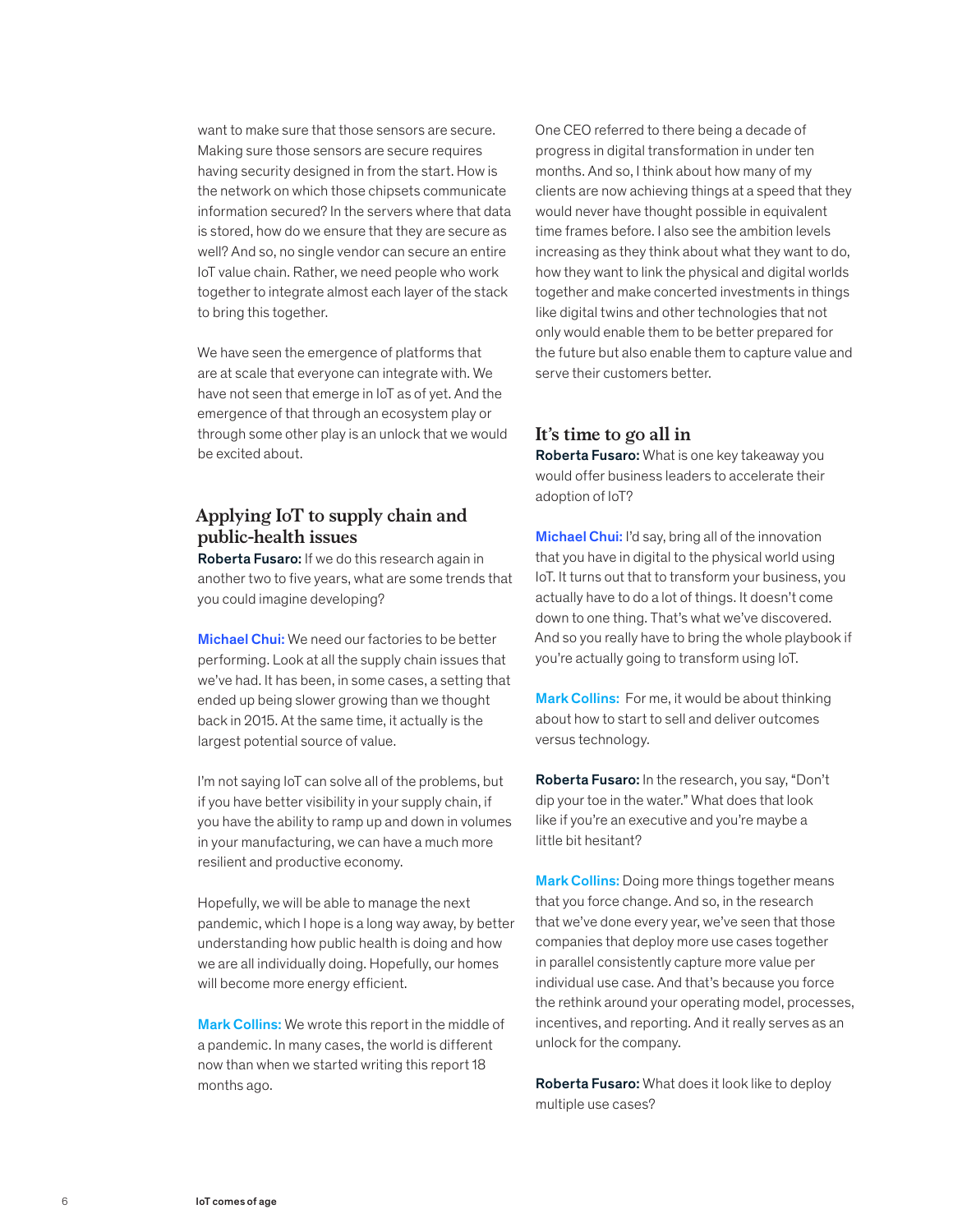**'Companies that deploy more use cases together in parallel consistently capture more value per individual use case. That's because you force the rethink around your operating model, processes, incentives, and reporting. And it really serves as an unlock for the company.'** 

—Mark Collins

Mark Collins: Multiple use cases may be occurring, but they may be occurring from different perspectives on different systems in different areas. And that's why I think it's so important to think about who is the IoT champion within your company. Who is the person that's going to take on this mantle and lead forward? Because just by the act of appointing someone as the lead, you automatically enable greater coordination and greater visibility, which, as we've seen in our research, gives you a multiplier in terms of the outcomes you get.

#### **IoT and the metaverse**

Roberta Fusaro: What role could IoT play in fostering the metaverse or challenging the metaverse?

**Michael Chui:** First, I want to recognize that there are a number of different opinions on what the metaverse is. So it's hard to come up with a definitive answer that matches everyone's definition. We tend to exclude user interface devices as part of the IoT, but nevertheless, those things are, from a very practical standpoint, metaverse related.

Mark Collins: Think about how you can create almost near-perfect replicas of things like telecom networks or electricity networks or

factory floors, where you can trial and test and get real-time feedback.

Sensors and IoT devices within these environments will provide the information to enable those digital twins to run in real time and give you the ability to think about how you can optimize. And these deliver benefits not just in terms of cost opportunity savings optimization but also in terms of situations such as telecom networks in the face of mass weather events when cell towers are falling over.

Michael Chui: If you have a digital twin of a factory and you can go into the factory and simulate what the operators might be able to do, you can start to train and you can start to optimize all those sorts of things.

# **What IoT can do for construction and healthcare**

Roberta Fusaro: Before we sign off, is there anything that you wanted to touch on that we've missed?

Michael Chui: One of the other settings that I'm excited about in which these technologies could be deployed is worksites. Productivity in construction has actually declined slightly over several years.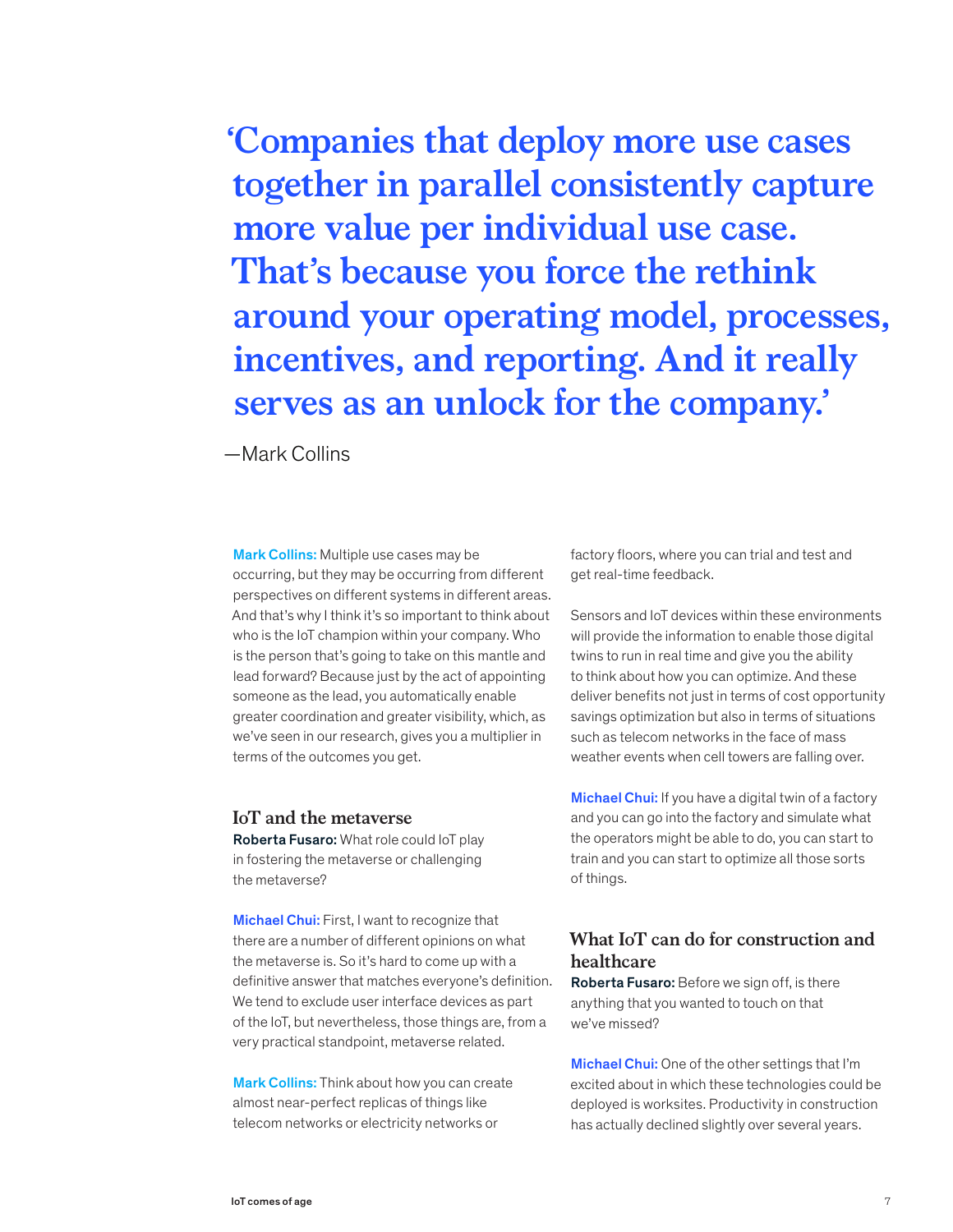We badly need to do things such as building more housing. The hope is that IoT and other practices can improve the productivity of things like construction. That would be incredibly beneficial, not only to our economy but also for people.

Mark Collins: Michael, with you taking the efficiency angle, let me take the efficacy angle for a second. We spoke earlier about the impact of COVID-19 on the deployment of IoT. One area that has foundationally changed forever is the provision of healthcare.

The pandemic has reset how we interact with our healthcare providers. We're now in a world where the default is, "I'll engage with my primary care over unified communications (UC) or over my phone through videoconferencing. No longer am I going into a clinic or waiting room."

If you think about what IoT is enabling off the back of that, it's the ability to do diagnostic tests that were previously only possible in acute-care settings. Now, suddenly, I can do these with a wearable on my wrist and be done in 30 seconds. If I think about the potential for that not just to improve wellness but also for patients with acute and chronic diseases, it can make a real difference in terms of both quality of life and also detecting potential disease or deterioration earlier—helping to prolong life as well as expanding its quality.

## **Segment Two: Look out for space junk**

Laurel Moglen: At the time of this recording, a piece of space debris is expected to hit Earth's moon—if it hasn't already. That piece is not alone. Chris Daehnick, a McKinsey associate partner in the Aerospace & Defense Practice, says many thousands more are in orbit.

Chris Daehnick: The US Space Force tracks about 27,000 pieces of debris.

Laurel Moglen: That's 27,000 pieces of debris that are traceable. Chris says those pieces are—

Chris Daehnick: Roughly the size of a softball.

Laurel Moglen: What about the number of pieces that are not traceable?

Chris Daehnick: Several hundred thousand pieces, or at least a large multiple of the 27,000, are untraceable.

Laurel Moglen: What exactly are those thousands of pieces of junk?

Chris Daehnick: Space junk starts with pieces of rockets or old satellites that have outlived their usefulness. Everything from things that have fallen off the *International Space Station*, or the Space Shuttle in the past, or other spacecraft. In a few cases where someone has intentionally destroyed a satellite with an antisatellite weapon, that creates a huge amount of additional junk. You have things like paint flecks. There's even an astronaut's glove floating around out there.

Laurel Moglen: A paint fleck here on Earth is pretty innocent, but in space, it's a projectile that packs a punch.

Chris Daehnick: Somewhat notoriously, one of the space shuttles got a chip in one of its windows. It was a noticeable defect in the window when it came back to Earth. But didn't cause any greater damage.

Laurel Moglen: But greater damage is a possibility if space pollution increases?

Chris Daehnick: There is the potential over the long run that if you have enough pieces of junk in orbit and they begin to collide with each other, you could have almost a chain reaction. This was first theorized by a NASA scientist. It was called the Kessler Syndrome. We haven't quite reached that critical level yet.

Laurel Moglen: To avoid getting to that critical level, Chris says there are a few things we can do.

Chris Daehnick: Don't create debris intentionally. Improve the mechanisms for removing satellites once they're no longer active and have requirements that enhance the ability to get things out of orbit when they're a problem—when they're dead, literally.